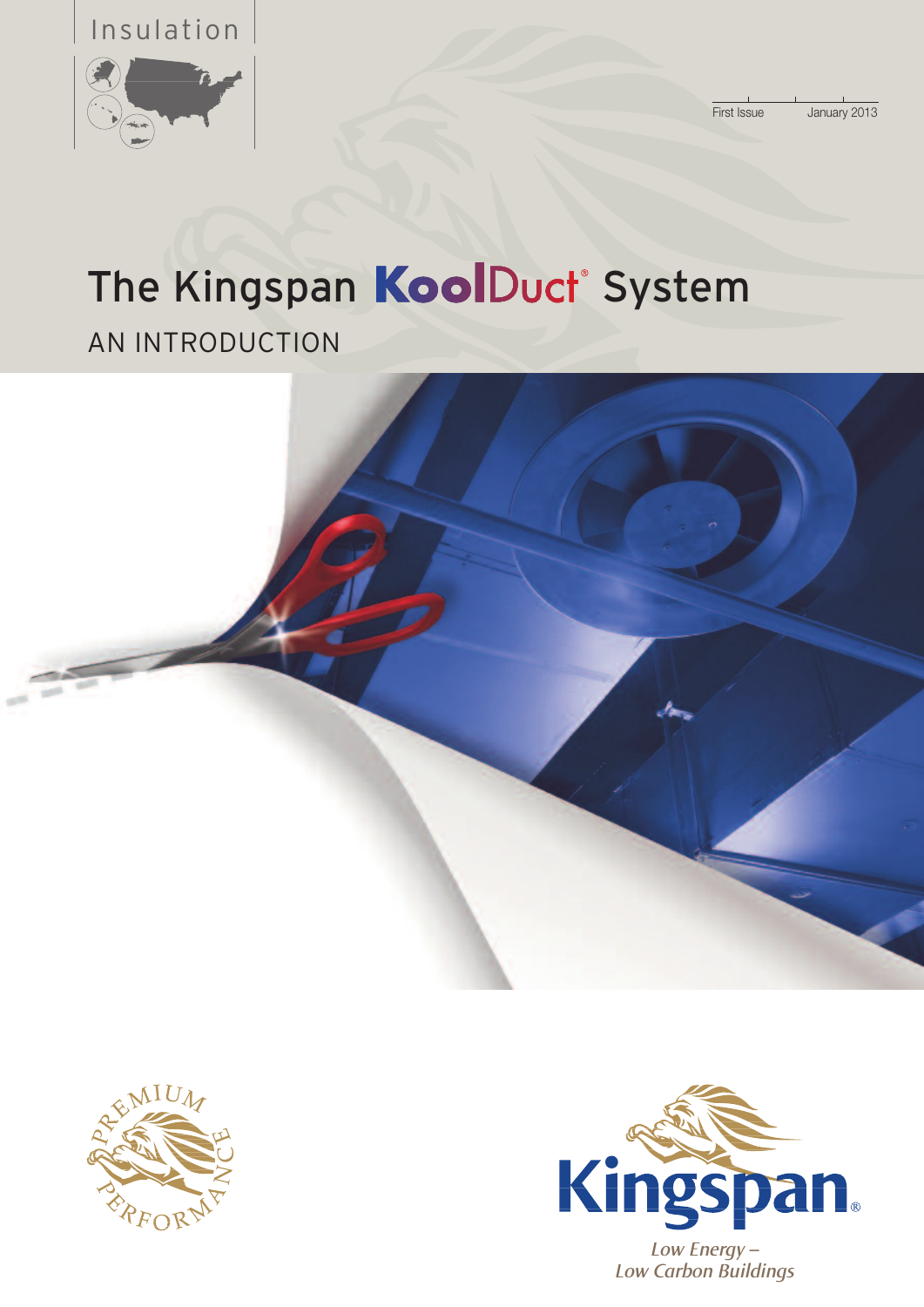## Introduction

#### Overview

The heating, ventilation and air–conditioning (HVAC) industry is in the midst of a dynamic era, however air–distribution ductwork remains virtually unchanged since the early 1900s.

Several factors have introduced the need to revolutionize HVAC ductwork. Energy use has continued to escalate, and thus the demand for energy reducing solutions has intensified. Requirements for clean air are becoming increasingly prevalent. Speed of construction has become a valuable asset. Floor space and headroom are under constant pressure.

Traditionally, HVAC ductwork is constructed from galvanized sheet steel, which is installed first and then insulated separately as a second operation.

The *Kingspan* **KoolDuct ® System** however, is an advanced and innovative pre–insulated rectangular HVAC ductwork

system, which is installed in a single–fix. The *Kingspan* **KoolDuct ® System** eliminates

virtually all of the problems associated with galvanized sheet steel, fiber glass duct board and pre–insulated rigid polyiso (PIR) ductwork systems whilst, at the same time, offering additional advantages to the specifying engineer, the architect, the M&E contractor, the fabricator, the facilities manager, the property developer and the building owner.

Ductwork fabricated from The *Kingspan* **KoolDuct ® System** can reduce air–leakage rates to a fraction of those typical of rectangular sheet metal ductwork. This cutting edge System thus offers the triple benefits of cutting energy use, cutting operational carbon dioxide (CO<sub>2</sub>) emissions and cutting costs.

As a result, The *Kingspan* **KoolDuct ® System** should be considered the ductwork system of choice, where low embodied environmental and low operational environmental impacts are key requirements.

Tiger Clip Coupling System

*Kingspan* **KoolDuct ® System** Plenum Box

> Aluminum Grip Coupling System

**ALLES** 

Volume Control Damper

Tiger Support & Wire Hanger Assembly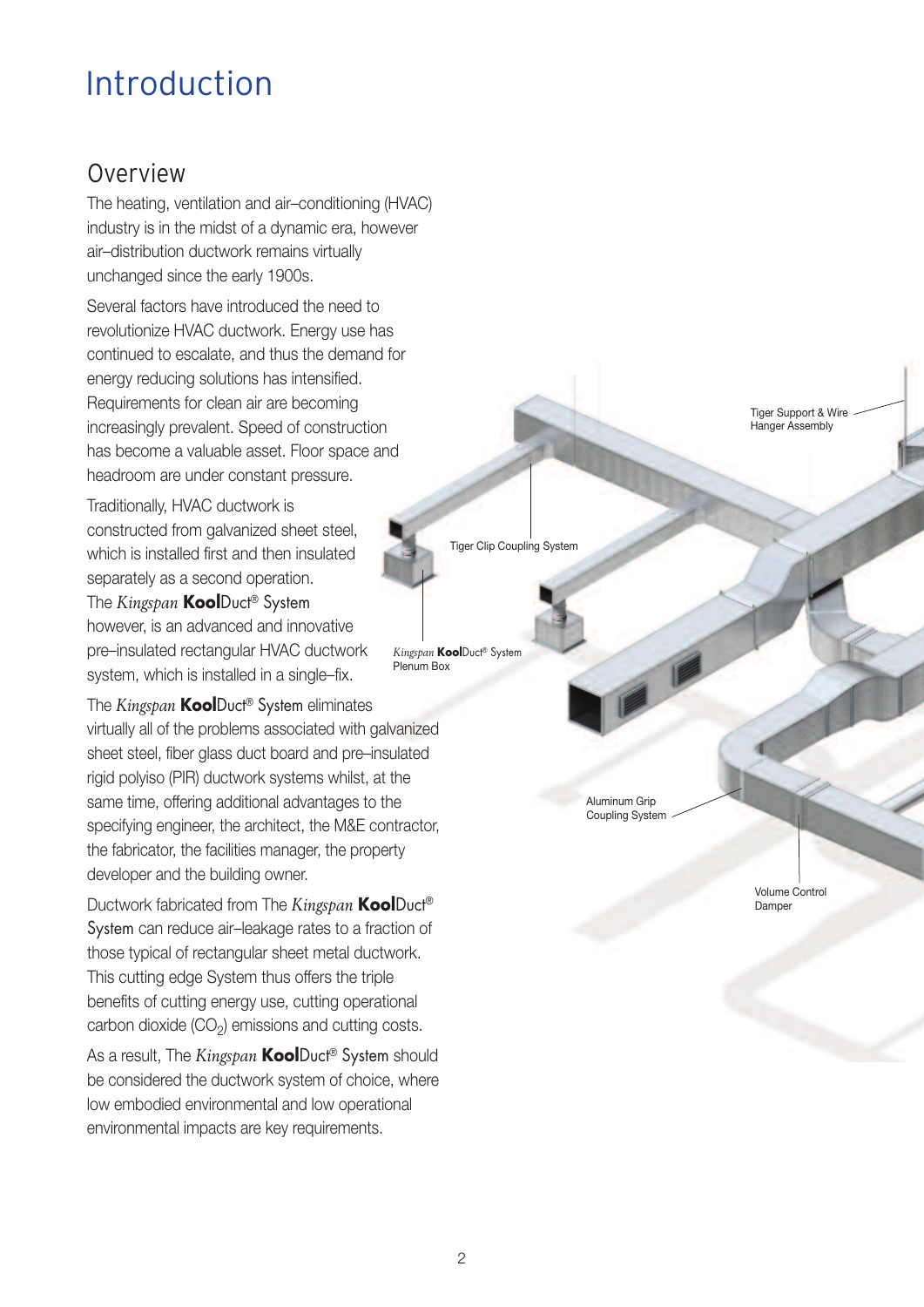

## What is The *Kingspan* **KoolDuct ® System**?

The *Kingspan* **KoolDuct ® System** comprises premium performance *Kingspan* **KoolDuct ®** panels, fabrication methods, coupling systems and a complete line of accessories to produce pre–insulated rectangular ductwork in sections up to 13 ft / 3.93 m long.

*Kingspan* **KoolDuct ®** panels are available in the following standard thicknesses and corresponding installed R–values:

- $\bullet$   $^{7}/8" = R 6.0$  (ft<sup>2</sup>·hr·°F/Rtu) / 22 mm = R–1.047 (m²·K/W); and
- $\bullet$  1  $\frac{3}{16}$ " = R-8.1 (ft<sup>2</sup>·hr·°F/Btu) /  $30 \text{ mm} = \text{R} - 1.428 \text{ (m}^2 \cdot \text{K/W}).$

This allows ductwork to be fabricated with different wall thicknesses to suit different performance specifications. *Kingspan* **KoolDuct ®** panels comprise a non–fibrous rigid thermoset modified resin insulation core faced either with branded silver aluminum foil on one side and plain silver aluminum foil on the other, or branded silver aluminum foil on one side and black coated aluminum foil on the other.

> In addition, there are several coupling systems available to suit different installation and project specification requirements. They include the 4–bolt, aluminum grip and Tiger Clip systems.

The design of ductwork, including fittings, fabricated from The *Kingspan* **KoolDuct ® System** follows the same calculation principles and duct sizing methods as are used for ductwork constructed from galvanized sheet steel.

Kingspan Insulation offers a complete product line, providing all materials, tools and accessories necessary for the effective fabrication of ductwork from The *Kingspan* **KoolDuct ® System**.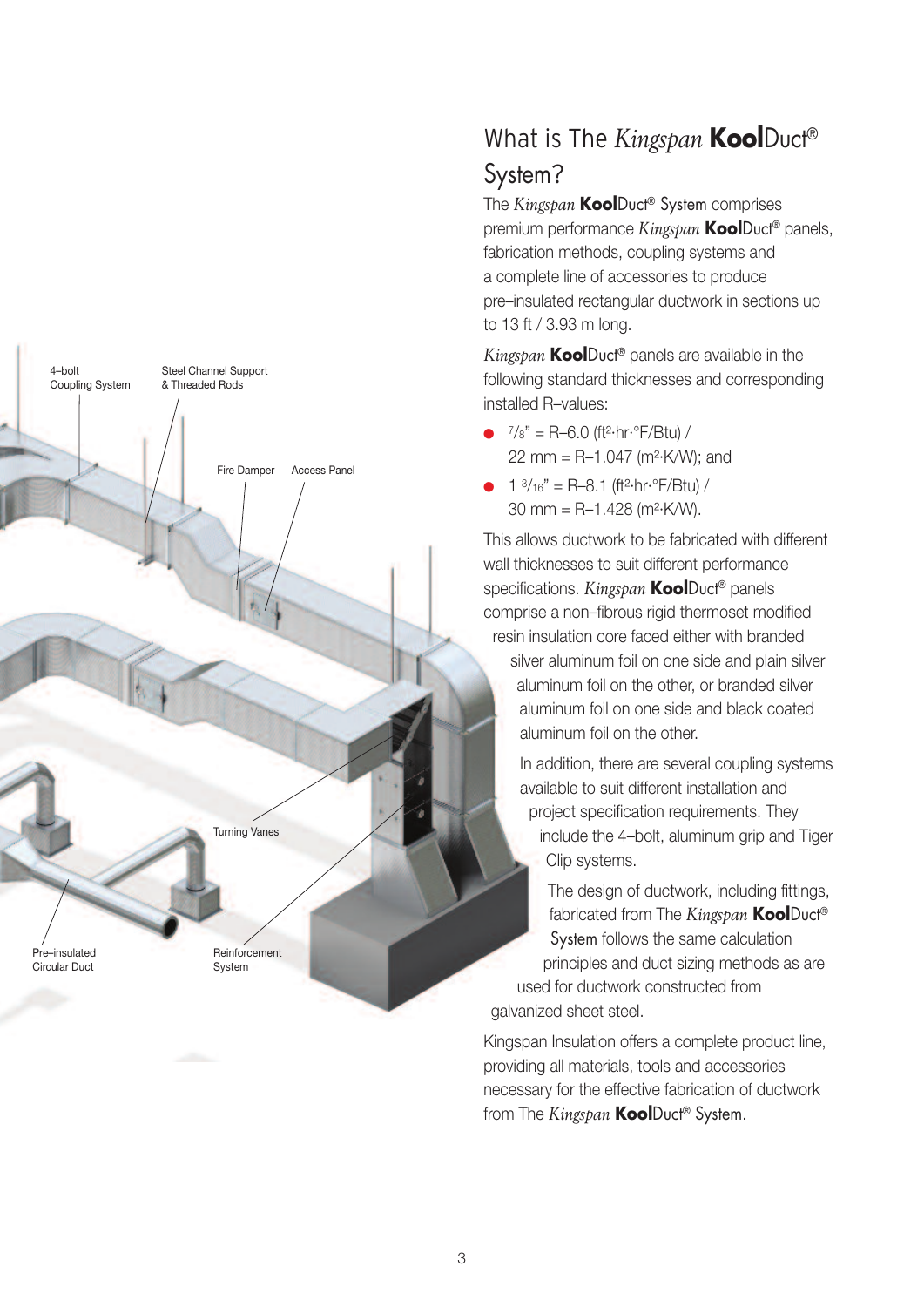## **Benefits**

## What's Different about The *Kingspan* **KoolDuct ® System**?



UL Listed – the only premium performance pre–insulated ductwork in the world to be UL Listed as a Class 1 Air Duct, to Standard for Safety UL 181 (Underwriters Laboratories: Factory Made Air Ducts & Air Connectors), when fabricated to a specification clearly defined by UL.



Low weight – weighs up to 72% less than ductwork constructed from galvanized sheet steel and insulated with fiber glass duct wrap – this makes it ideal for refurbishment projects, where existing building structures have insufficient load capacities for new service loads.



Faster installation speeds – low weight ductwork fabricated in sections up to 13 ft / 3.93 m long, single–fix installation and no need to install insulation as a second operation, reduces project scheduling periods for insulated ductwork.



Space saving – typically saves up to 6–8" / 150–200 mm in a single dimension, since the space required to manually install a separate layer of insulation around the ductwork is eliminated – this allows ductwork to be installed flush to ceilings, walls and floors, as well as to surfaces within confined enclosures.



Installed cost savings – reduced labor and materials, including fixings and first level support members, can provide an ideal value engineered ductwork solution without compromising performance – over 16% less expensive.



Low air–leakage – rates can be reduced to a fraction of those typical of rectangular sheet metal ductwork – can easily achieve SMACNA air–leakage Class 3.



Reduced energy usage & running costs – low ductwork air–leakage can yield significant electrical consumption savings because of reduced heating and cooling loads, and fan energy usage.



Easily modified – ductwork configurations can be easily modified and adapted onsite to deal with unexpected changes to the design, which may be required to circumvent unforeseen obstructions and other building design issues.



Single source supply – Kingspan Insulation offers a complete product line, providing all materials, tools and accessories necessary for the effective fabrication of ductwork, all through a single supplier.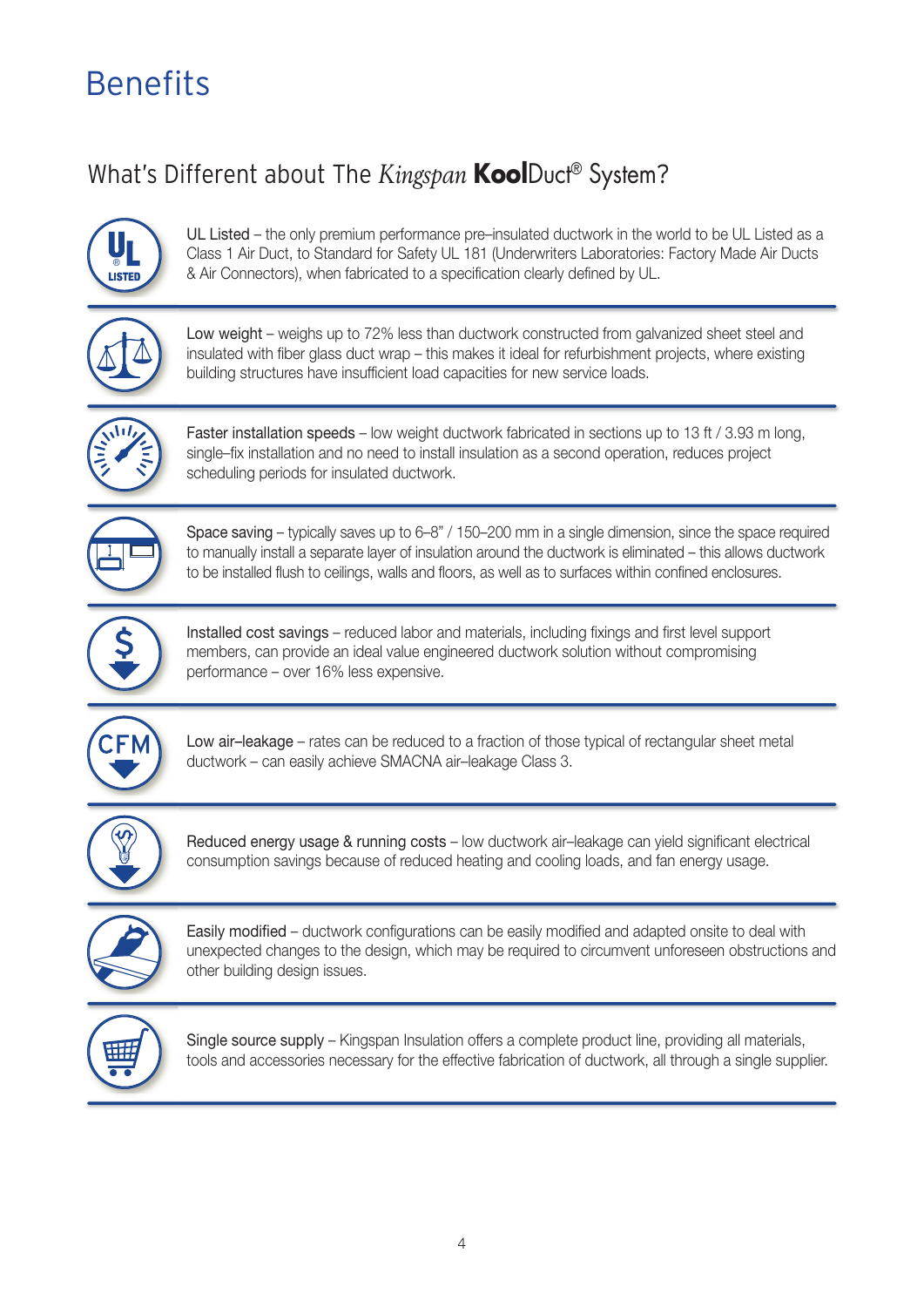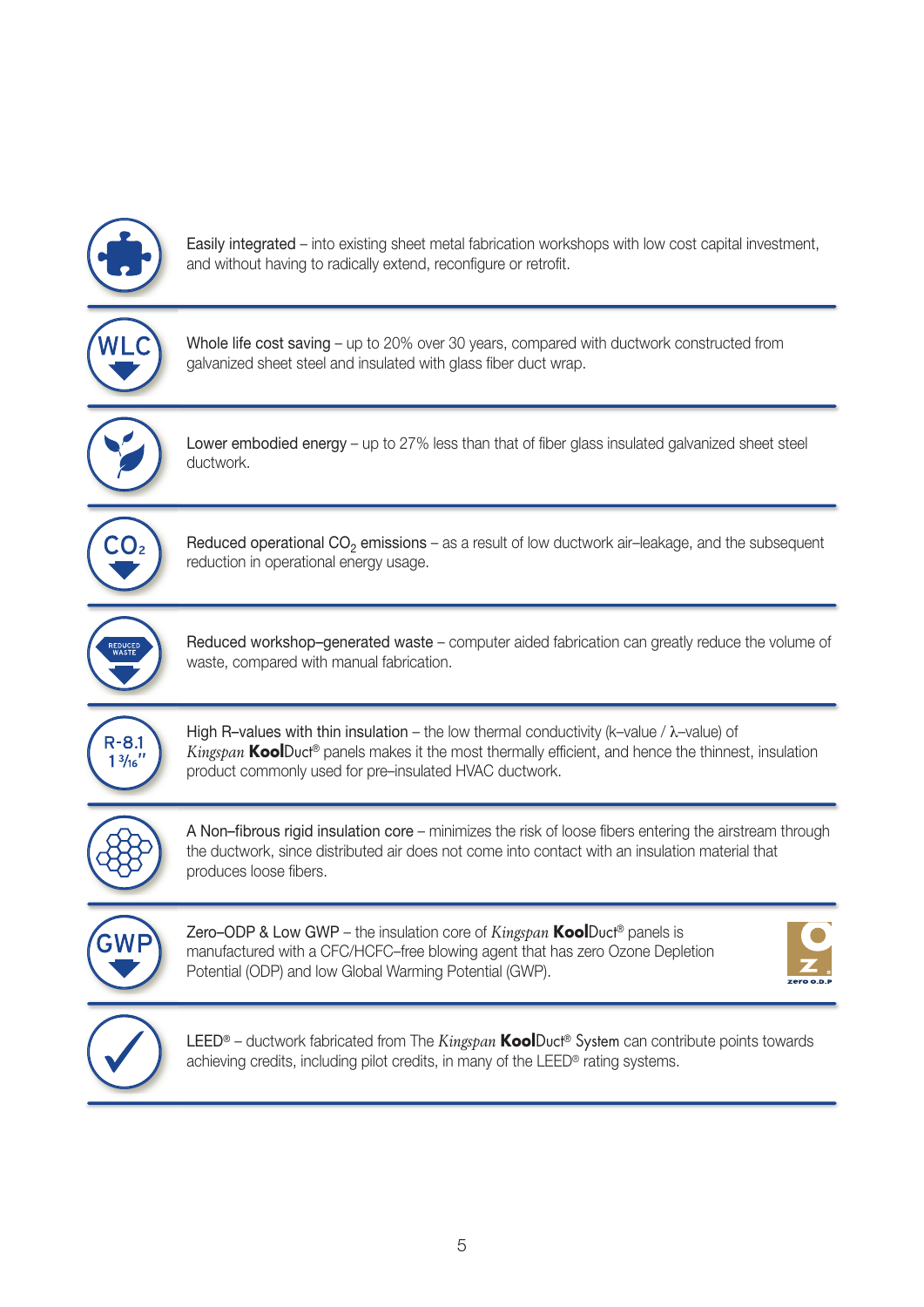# Applications

### Application Suitability

The *Kingspan* **KoolDuct ® System** is designed for use in building services / HVAC applications. It is suitable for both new build and retrofit projects in the residential, commercial, institutional, light industrial and leisure sectors. Moreover, it is especially suitable for use in non–ferrous applications and on high specification projects where non–fibrous insulants may be preferred, for instance:

- the food, beverage and pharmaceutical industries:
- clean air and hygiene controlled environments;
- high relative humidity environments;
- swimming pools\*; and
- sterile areas of hospitals and communication / server rooms in data centers.

\*For swimming pools, non-standard applications and project specific advice, please contact the Kingspan Insulation HVAC Technical Service *Department (see rear cover).*

#### Operating Recommendations & Limitations

It is recommended that ductwork fabricated from The *Kingspan* **KoolDuct ® System** is used for operation as supply, return, fresh and exhaust air ductwork for heating, ventilation and air–conditioning systems within the following limits:

| Mean Air Velocity (Max.) | 5000 fpm / 25.4 m/s                                                                                                                 |
|--------------------------|-------------------------------------------------------------------------------------------------------------------------------------|
| Design Pressure (Max.)*  | Positive: 4 in w.g. / 1000 Pa<br>Negative: 3 in w.g. / 750 Pa                                                                       |
| Temperature              | Internal air temperature of $-4^{\circ}$ F to $+176^{\circ}$ F / $-20^{\circ}$ C to $+80^{\circ}$ C during<br>continuous operation. |
| <b>Size</b>              | Unlimited (provided that Kingspan KoolDuct® System fabrication techniques and<br>procedures are strictly observed).                 |

Table 1: Operating Limits for Ductwork Fabricated from the *Kingspan* **KoolDuct ® System**

\*These are maximum values and vary depending upon both the coupling system and the size of the ductwork. Refer to The Kingspan KoolDuct® **System** *Fabrication Manual series of publications for details (see rear cover).*

NB 'Mean Air Velocity' refers to the design airflow rate related to the cross sectional area of the ductwork. 'Design Pressure' relates to the actual total pressure of the relevant section of ductwork and not the fan static pressure. 'Total Pressure' is a combination of both static and dynamic pressures.

Ductwork fabricated from The *Kingspan* **KoolDuct ® System** should not be used in the following applications:

- conveyance of solids;
- fire resistant ductwork:
- kitchen / grease hood exhaust systems;
- chemical, fume or smoke exhaust systems:
- where combustible matter readily collects inside the ductwork;
- adjacent to any mechanical / electrical sources of extreme heat;
- outdoor / underground use without mechanical and / or weather protection;
- where the failure of automatic control equipment may give rise to extreme temperatures; and
- with equipment of any type that does not include automatic maximum temperature controls.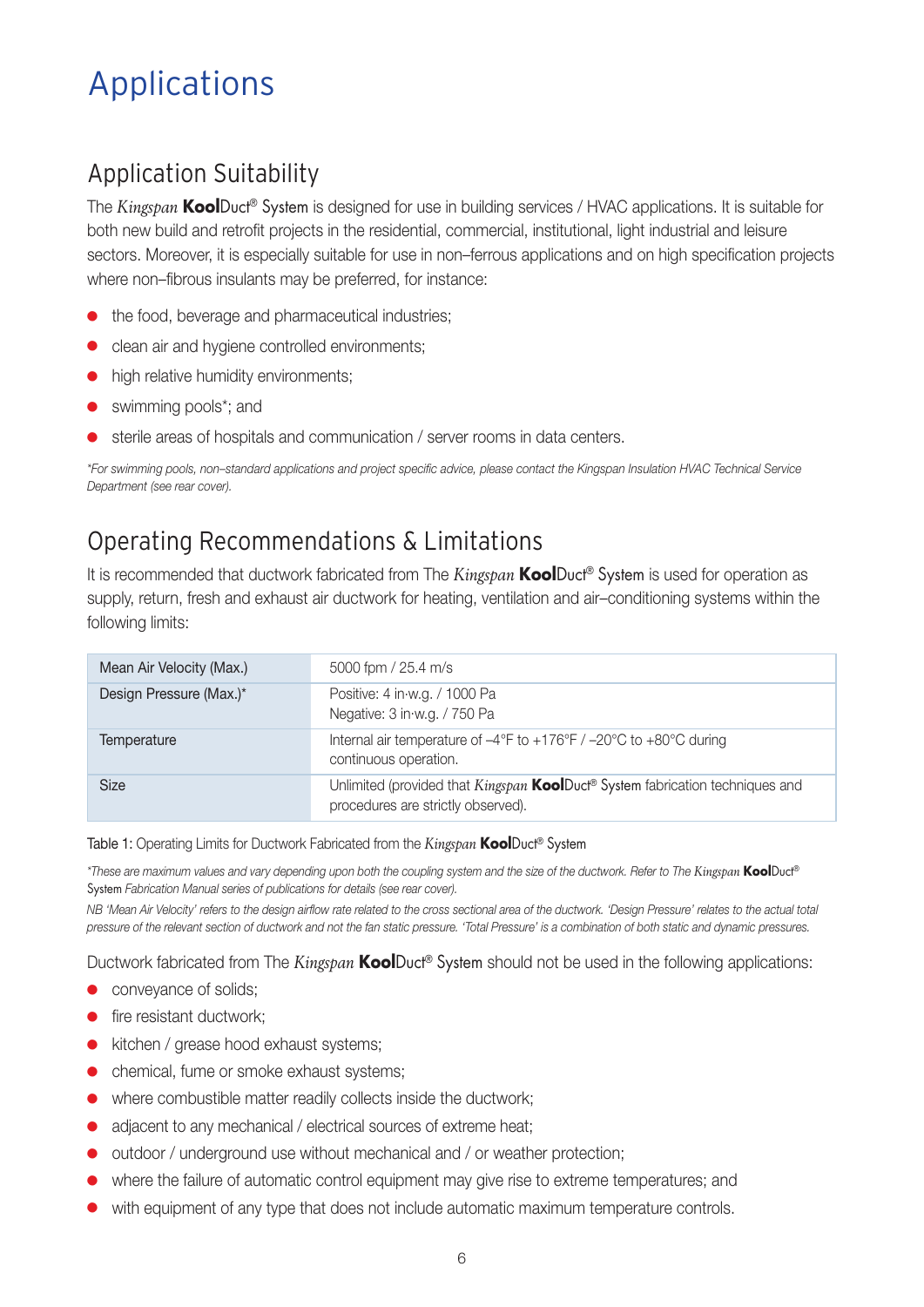## Prestige Projects

# Project Name: Luther Home of Mercy Location: Ohio, USA Building Use: Residential Care – Rehabilitation Cottages Client: Mercy Outreach Ministries II Architect: Normand Associates, Inc. M&E Engineer: MDA Engineering, Inc. Ductwork Contractor: Commercial Comfort Systems (CCS), Inc. Delivery Partner: Delta Air Systems LLC